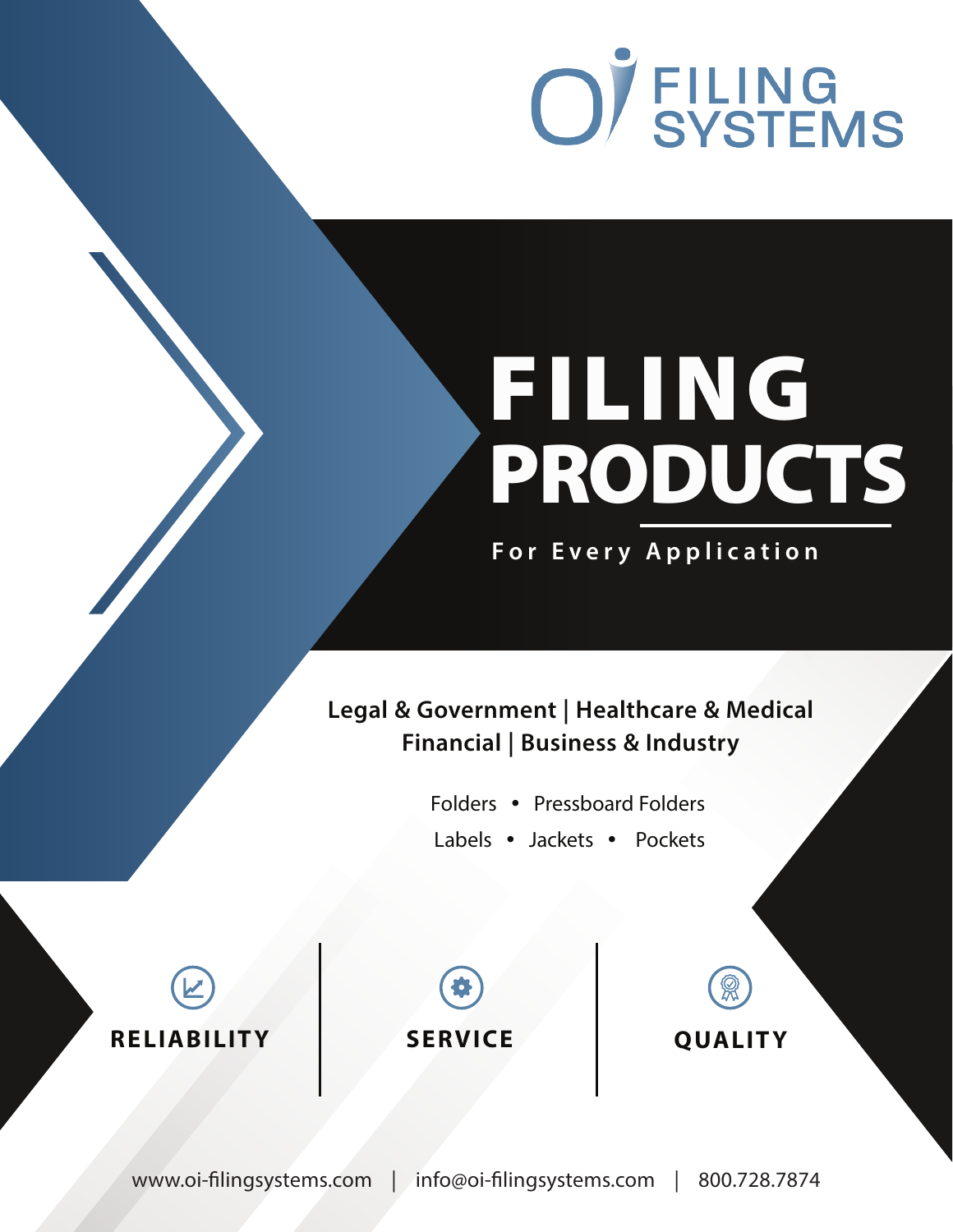### *HEALTHCARE MEDICAL RECORDS / COURTS SYSTEMS*



#### **Features**

- 11, 14 and 18 pt. manila, 11 and 17 pt. kraft. 11 and 15 pt. color stock also available
- Reinforced top tab, reinforced side tab, or reinforced top & side tab. Mylar® or Tyvek® reinforcing on spine available
- I" or 2" Fasteners (heat bonded, embedded, or DocuClips<sup>®</sup>)
- Stitched or peel-and-stick dividers
- Pockets plastic, vinyl, I l pt. manila in a variety of sizes
- Custom color coding strips and barcodes
- Top or end tab available
- Letter or legal sizes
- Reinforced top tab, reinforced

### *CLASSIFICATION FOLDERS*



#### **Features**

- Pressguard® or Type I Genuine Pressboard™ (Choose from 22 vibrant colors or Type II & Type III Pressboard)
- Color complimentary Tyvek® gussets (gray is the most common)
- Dividers are available in 11, 14, or 18 pt. manila or 11 and 17 pt. kraft
- Custom printing
- Custom color coding
- Pockets may be added (manila, kraft, poly or vinyl)
- Colored mylar on tabs for quick referencing
- Recycled stock available
- Folders may also be manufactured from 11, 14 & 18 pt. manila, or 11 & 17 pt. kraft with the same options as pressboard folders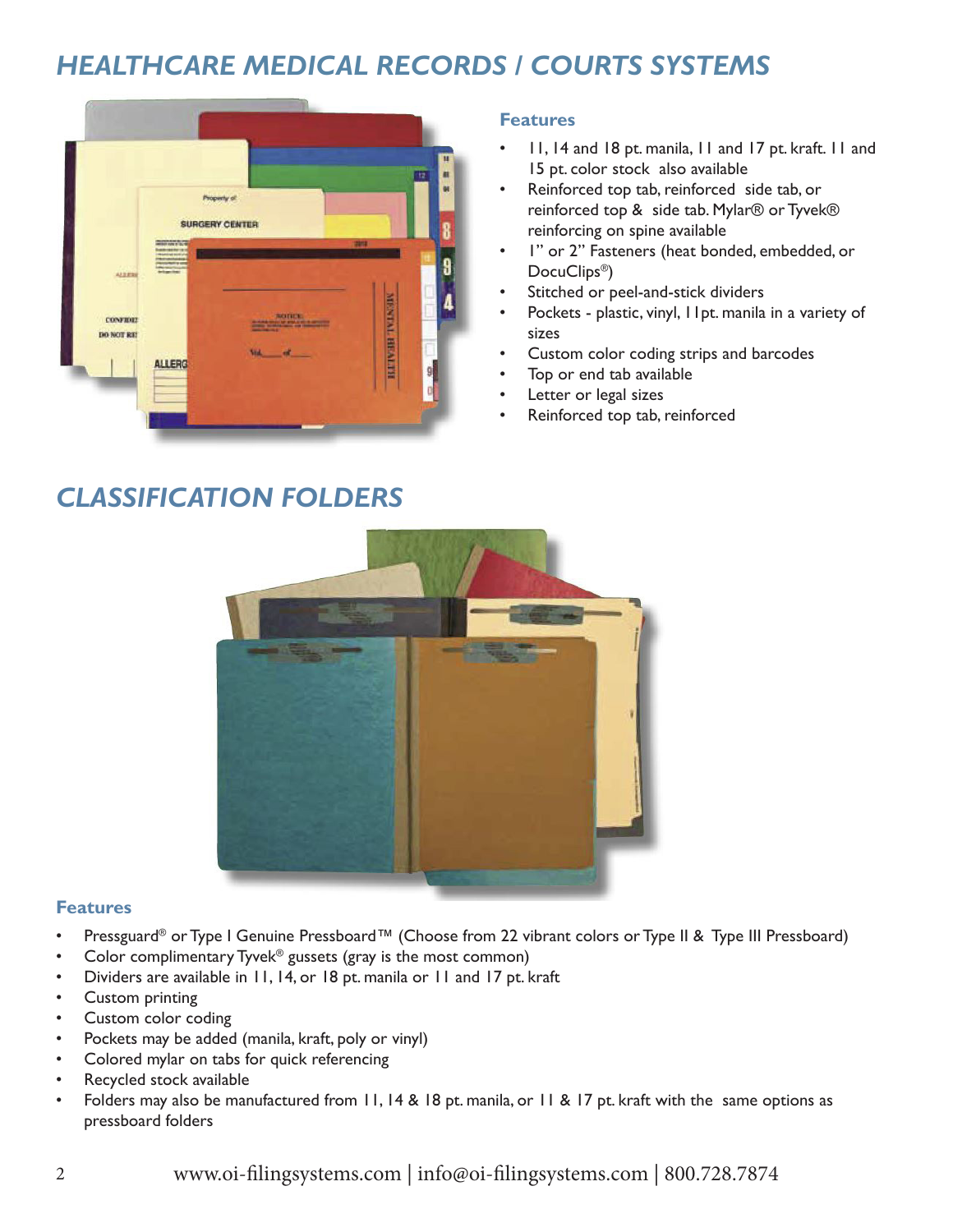### *MEDICAL IMAGING RADIOLOGY JACKETS*



#### **Features**

- X-ray jackets
- Negative preservers
- Category inserts
- Film mailers
- Custom printing & color coding available

## *INDEXES FILE BACKS*

#### **Features**

- Variety of stocks available
- Custom printing on tabs and/or body
- Color mylar tabs
- Reinforced hinge/binding edge
- I" or 2" fasteners (heat-bonded or embedded)
- Collating or piggybacking available





### *STRIP LABELS BARCODES SELF-ADHESIVE LABELS*

#### **Features**

- Straight numeric label systems
- Alphabetic label systems
- Terminal digit label systems
- Computer generated label systems
- **Barcodes**
- Paper or laminate available
- Color systems can be custom matched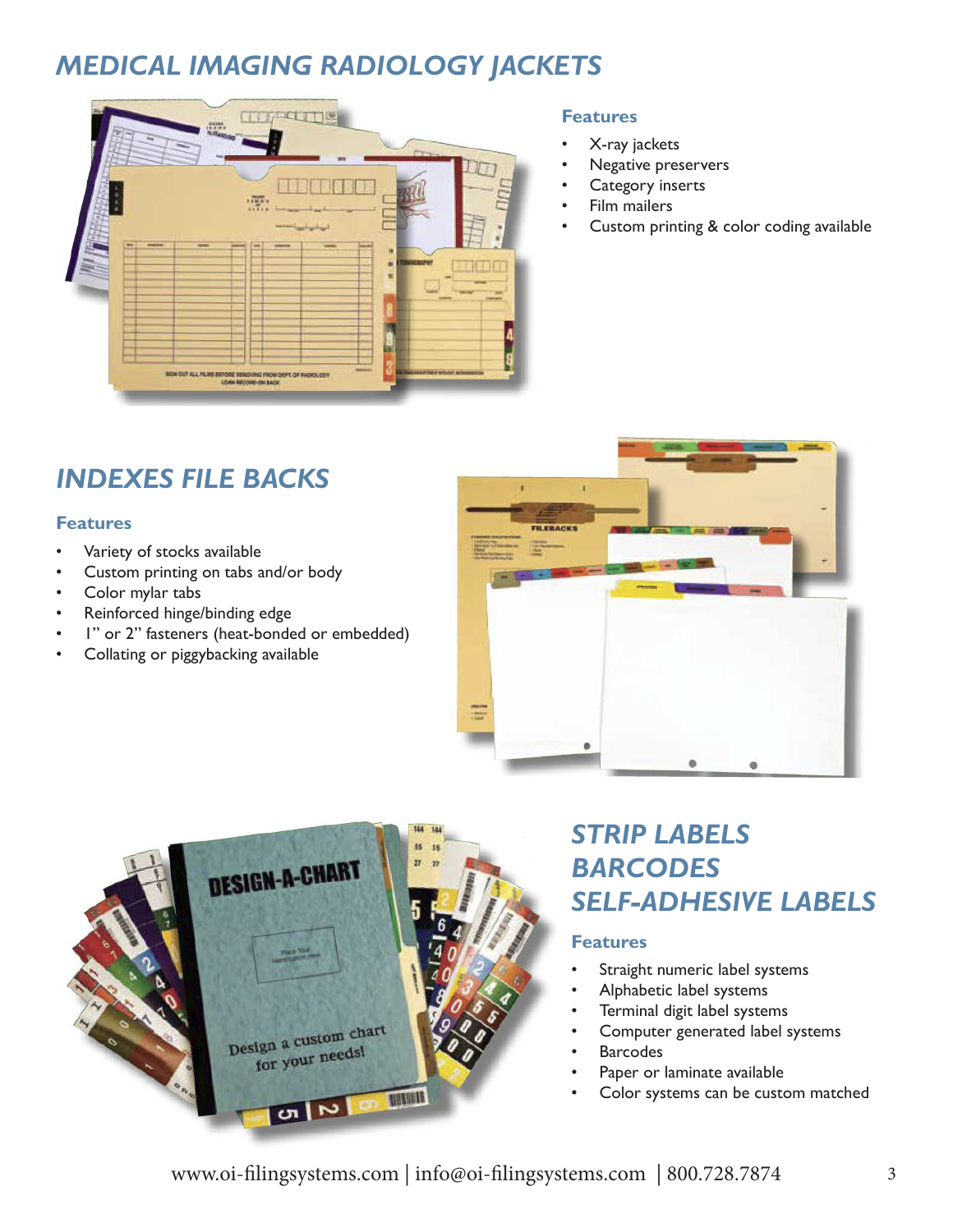## *MANILA FILE FOLDERS*



#### **"SMEAD MATCH"**

| <b>ITEM#</b><br><b>LETTER Top Tab</b> | <b>DESCRIPTION</b><br>9" front x 9 $\frac{1}{2}$ " back x 11 $\frac{3}{4}$ " | <b>COLOR</b> | <b>PAPER</b> | <b>BOX</b><br><b>QTY</b> | <b>CASE</b><br><b>QTY</b> |
|---------------------------------------|------------------------------------------------------------------------------|--------------|--------------|--------------------------|---------------------------|
| $150-S$                               | top tab                                                                      | manila       | 11 point     | 100                      | 500                       |
| 150-S14                               | top tab                                                                      | manila       | 14 point     | <b>100</b>               | 500                       |
| <b>LETTER Side Tab</b>                | 9 $\frac{1}{2}$ " front x 9 $\frac{1}{2}$ " back x 12 $\frac{1}{4}$ "        |              |              |                          |                           |
| <b>FF-111SRS</b>                      | Reinforced full side tab                                                     | manila       | 11 point     | 100                      | 500                       |
| <b>FF-114SRS</b>                      | Reinforced full side tab                                                     | manila       | 14 point     | 50                       | 250                       |
| <b>LEGAL Top Tab</b>                  | 9" front x 9 $\frac{1}{2}$ " back x 14 $\frac{3}{4}$ "                       |              |              |                          |                           |
| $250-S$                               | top tab                                                                      | manila       | 11 point     | 100                      | 500                       |
| 250-214                               | top tab                                                                      | manila       | 14 point     | 100                      | 500                       |
| <b>LEGAL Side Tab</b>                 | 9 $\frac{1}{2}$ " front x 9 $\frac{1}{2}$ " back x 15 $\frac{1}{4}$ "        |              |              |                          |                           |
| FF211SRS                              | Reinforced full side tab                                                     | manila       | 11 point     | 100                      | 500                       |
| <b>FF-214SRS</b>                      | Reinforced full side tab                                                     | manila       | 14 point     | 50                       | 250                       |

Other cuts also Available. Please call Customer Service.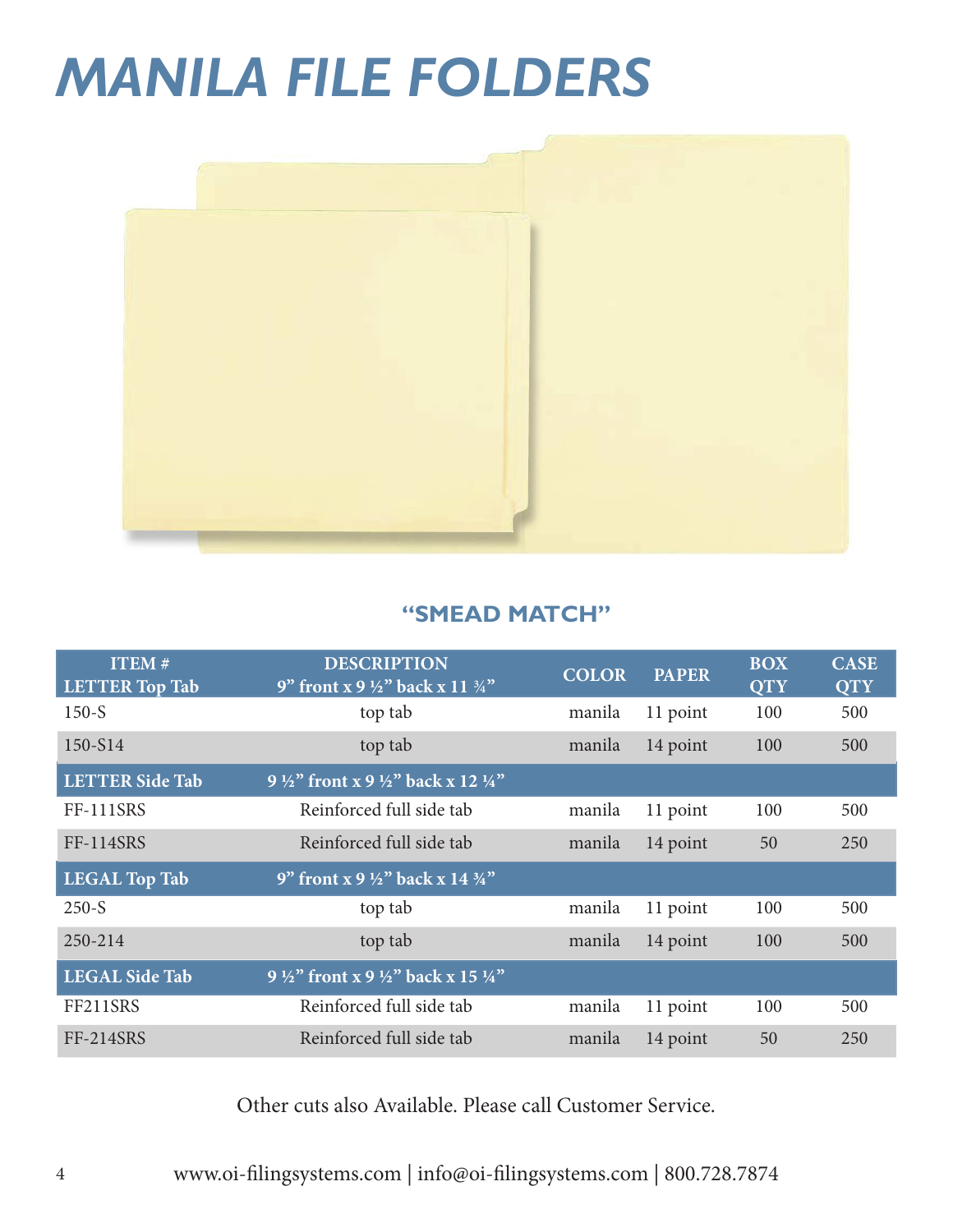# *COLOR FILE FOLDERS*



| <b>ITEM#</b><br><b>LETTER Side Tab</b> | <b>DESCRIPTION</b><br>9 $\frac{1}{2}$ front x 9 $\frac{1}{2}$ back x 12 $\frac{1}{4}$ " | <b>COLOR</b> | <b>BOX</b><br><b>QTY</b> | <b>CASE</b><br><b>QTY</b> |
|----------------------------------------|-----------------------------------------------------------------------------------------|--------------|--------------------------|---------------------------|
| FF-111SRS-GY / FF-114SRS-GY            | Reinforced full side tab                                                                | Gray         | 50                       | 250                       |
| FF-111SRS-GN / FF-114SRS-GN            | Reinforced full side tab                                                                | Green        | 50                       | 250                       |
| FF-111SRS-RD / FF-114SRS-RD            | Reinforced full side tab                                                                | Red          | 50                       | 250                       |
| FF-111SRS-BL / FF-114SRS-BL            | Reinforced full side tab                                                                | Blue         | 50                       | 250                       |
| FF-111SRS-YL / FF-114SRS-YL            | Reinforced full side tab                                                                | Yellow       | 50                       | 250                       |
| FF-111SRS-GR / FF-114SRS-GR            | Reinforced full side tab                                                                | Goldenrod    | 50                       | 250                       |
| FF-111SRS-WH / FF-114SRS-WH            | Reinforced full side tab                                                                | White        | 50                       | 250                       |
| FF-111SRS-LV / FF-114SRS-LV            | Reinforced full side tab                                                                | Lavender     | 50                       | 250                       |
| FF-111SRS-OR / FF-114SRS-OR            | Reinforced full side tab                                                                | Orange       | 50                       | 250                       |
| FF-111SRS0PK / FF-114SRS-PK            | Reinforced full side tab                                                                | Pink         | 50                       | 250                       |
| <b>LETTER Side Tab</b>                 | 9 $\frac{1}{2}$ front x 9 $\frac{1}{2}$ back x15 $\frac{1}{4}$ "                        |              |                          |                           |
| FF-211SRS-GY / FF-214SRS-GY            | Reinforced full side tab                                                                | Gray         | 50                       | 250                       |
| FF-211SRS-GN / FF-214SRS-GN            | Reinforced full side tab                                                                | Green        | 50                       | 250                       |
| FF-211SRS-RD / FF-214SRS-RD            | Reinforced full side tab                                                                | Red          | 50                       | 250                       |
| FF-211SRS-BL / FF-214SRS-BL            | Reinforced full side tab                                                                | Blue         | 50                       | 250                       |
| FF-211SRS-YL / FF-214SRS-YL            | Reinforced full side tab                                                                | Yellow       | 50                       | 250                       |

www.oi-filingsystems.com | info@oi-filingsystems.com | 800.728.7874 5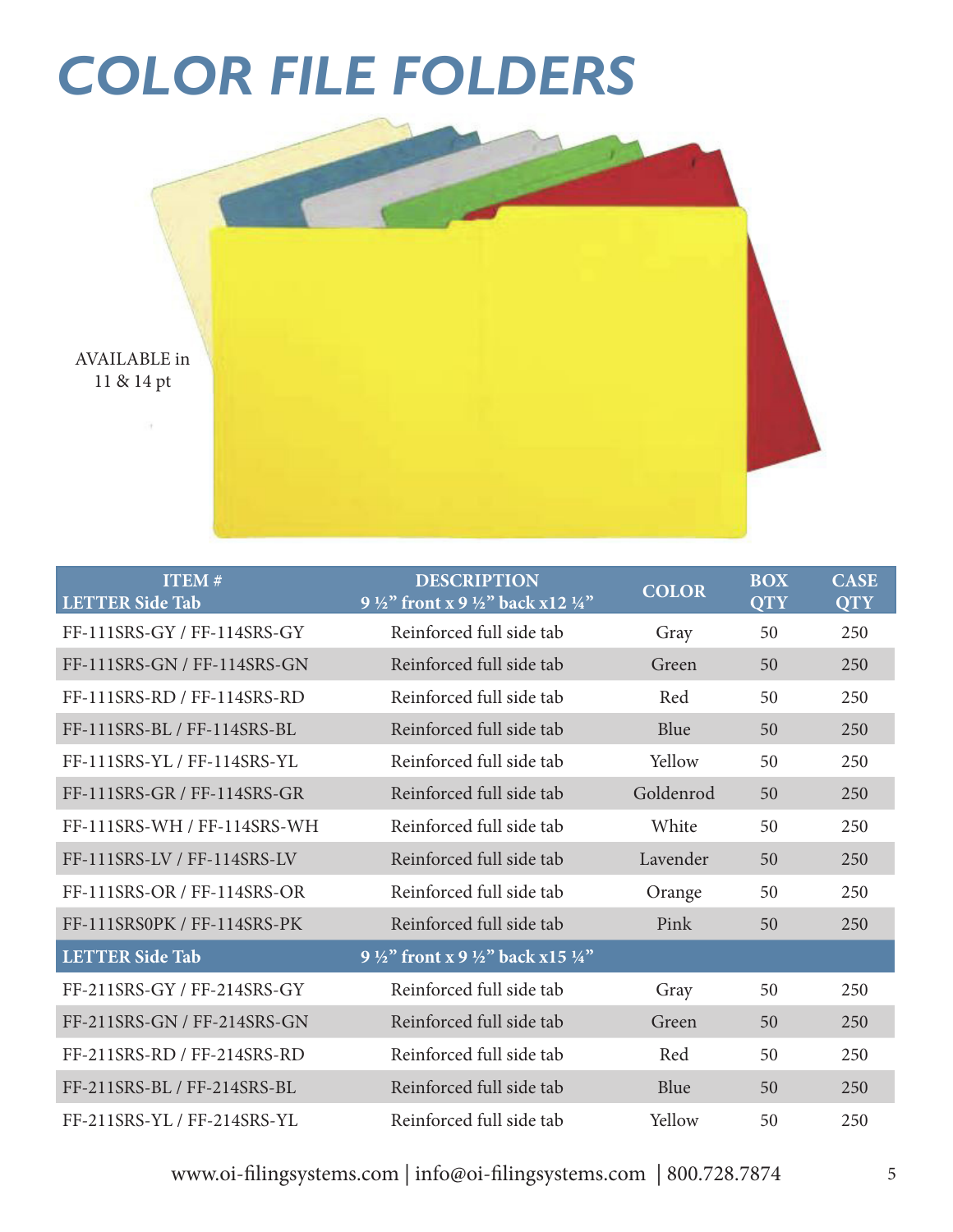# *CLASSIFICATION FOLDERS*



#### **Features**

- Dividers are 17 pt. kraft with 2" duo fasteners
- Dividers have a  $1/3$  cut tab in  $#2$  &  $#3$  position
- Type III, 25 point pressboard
- 2" gray Tyvek<sup>®</sup> expansion
- Top tab is a full  $\frac{1}{2}$  straight cut
- Side tab is a full  $\frac{3}{4}$ " side tab with notch at bottom
- Rounded corners
- Stock colors: gray, green, red, blue & yellow
- All pressboard folders are available in Type I & Type II
- Other Type III colors available: Royal Blue, Moss Green, Deep Red & Black

#### **Modified Stock Options:**

- Bonded or Embedded fasteners: 1" & 2"
- Additional colors of Tyvek® for expansion up to 4"
- I and 3 dividers
- Printing on both covers and dividers

| <b>ITEM#</b><br><b>LETTER Top Tab</b> | <b>DESCRIPTION</b><br>9 $\frac{1}{2}$ " front x 9 $\frac{1}{2}$ " back x l l $\frac{3}{4}$ " x 2" exp | <b>COLOR</b> | <b>BOX</b><br><b>QTY</b> | <b>CASE</b><br><b>QTY</b> |
|---------------------------------------|-------------------------------------------------------------------------------------------------------|--------------|--------------------------|---------------------------|
| PB3LTTT-2F-2D-GY                      | Type III PB - Letter top tab - 2 fast - 2 div w/duo                                                   | Gray         | 25                       | 125                       |
| PB3LTTT-2F-2D-GN                      | Type III PB - Letter top tab - 2 fast - 2 div w/duo                                                   | Green        | 25                       | 125                       |
| PB3LTTT-2F-2D-RD                      | Type III PB - Letter top tab - 2 fast - 2 div w/duo                                                   | Red          | 25                       | 125                       |
| PB3LTTT-2F-2D-BL                      | Type III PB - Letter top tab - 2 fast - 2 div w/duo                                                   | <b>Blue</b>  | 25                       | 125                       |
| PB3LTTT-2F-2D-YL                      | Type III PB - Letter top tab - 2 fast - 2 div w/duo                                                   | Yellow       | 25                       | 125                       |
| <b>LETTER Side Tab</b>                | 9 1/2" front x 9 1/2" back x 12 1/4" x 2" exp                                                         |              |                          |                           |
| PB3LTST-2F-2D-GY                      | Type III PB - Letter side tab - 2 fast - 2 div w/duo                                                  | Gray         | 25                       | 125                       |
| PB3LTST-2F-2D-GN                      | Type III PB - Letter side tab - 2 fast - 2 div w/duo                                                  | Green        | 25                       | 125                       |
| PB3LTST-2F-2D-RD                      | Type III PB - Letter side tab - 2 fast - 2 div w/duo                                                  | Red          | 25                       | 125                       |
| PB3LTST-2F-2D-BL                      | Type III PB - Letter side tab - 2 fast - 2 div w/duo                                                  | <b>Blue</b>  | 25                       | 125                       |
| PB3LTST-2F-2D-YL                      | Type III PB - Letter side tab - 2 fast - 2 div w/duo                                                  | Yellow       | 25                       | 125                       |
| <b>LEGAL Top Tab</b>                  | 9" front x 9 $\frac{1}{2}$ " back x 14 $\frac{3}{4}$ " x 2" exp                                       |              |                          |                           |
| PBLGTT-2F-2D-GY                       | Type III PB - Legal top tab - 2 fast - 2 div w/duo                                                    | Gray         | 25                       | 125                       |
| PBLGTT-2F-2D-GN                       | Type III PB - Legal top tab - 2 fast - 2 div w/duo                                                    | Green        | 25                       | 125                       |
| PBLGTT-2F-2D-RD                       | Type III PB - Legal top tab - 2 fast - 2 div w/duo                                                    | Red          | 25                       | 125                       |
| PBLGTT-2F-2D-BL                       | Type III PB - Legal top tab - 2 fast - 2 div w/duo                                                    | <b>Blue</b>  | 25                       | 125                       |
| PBLGTT-2F-2D-YL                       | Type III PB - Legal top tab - 2 fast - 2 div w/duo                                                    | Yellow       | 25                       | 125                       |
| <b>LEGAL Side Tab</b>                 | 9 $\frac{1}{2}$ " front x 9 $\frac{1}{2}$ " back x 15 $\frac{1}{4}$ " x 2" exp                        |              |                          |                           |
| PB3LGST-2F-2D-GY                      | Type III PB - Legal side tab - 2 fast - 2 div w/duo                                                   | Gray         | 25                       | 125                       |
| PB3LGST-2F-2D-GN                      | Type III PB - Legal side tab - 2 fast - 2 div w/duo                                                   | Green        | 25                       | 125                       |
| PB3LGST-2F-2D-RD                      | Type III PB - Legal side tab - 2 fast - 2 div w/duo                                                   | Red          | 25                       | 125                       |
| PB3LGST-2F-2D-BL                      | Type III PB - Legal side tab - 2 fast - 2 div w/duo                                                   | <b>Blue</b>  | 25                       | 125                       |
| PB3LGST-2F-2D-YL                      | Type III PB - Legal side tab - 2 fast - 2 div w/duo                                                   | Yellow       | 25                       | 125                       |

6 www.oi-filingsystems.com | info@oi-filingsystems.com | 800.728.7874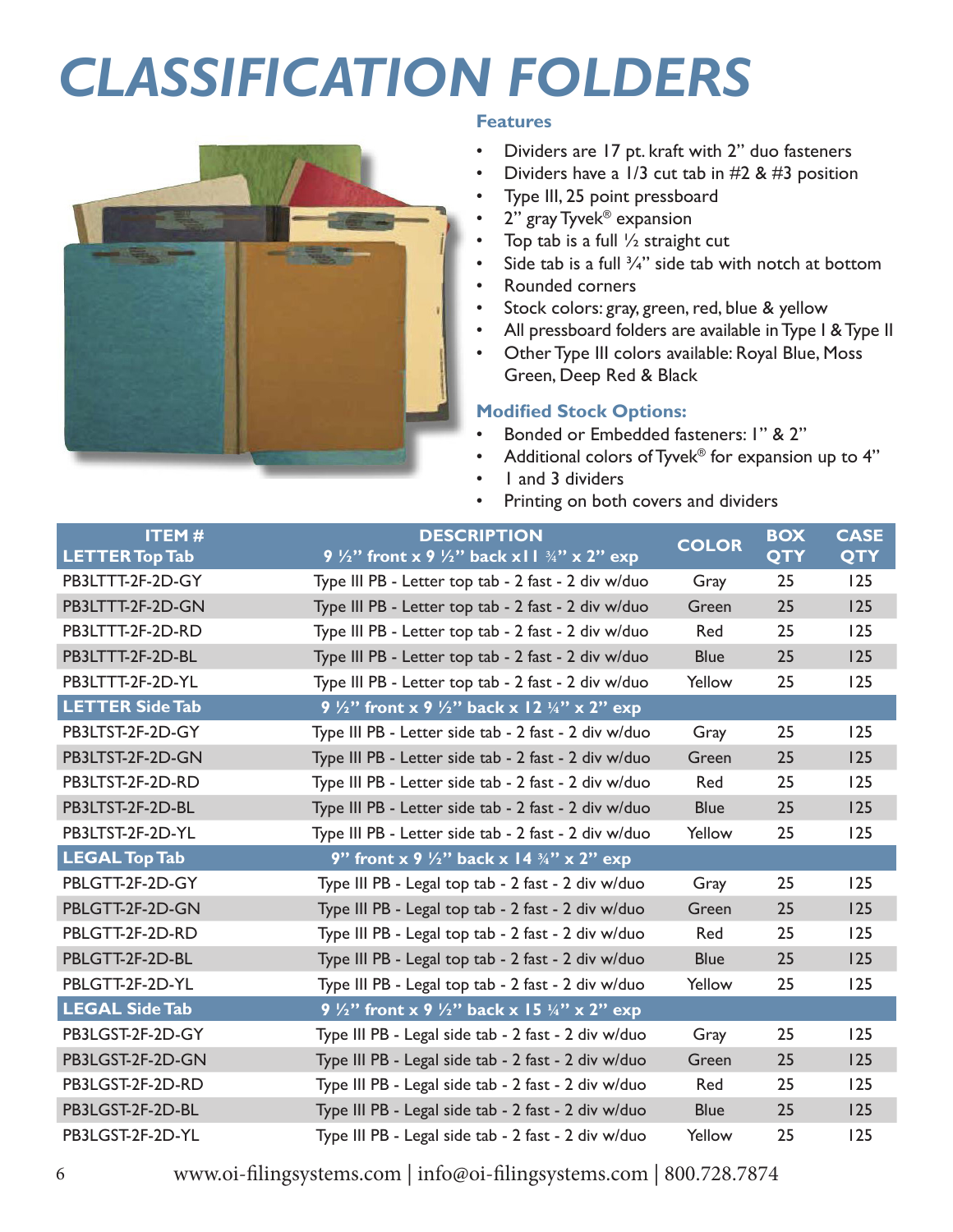# *PRESSBOARD FOLDERS*



#### **Features**

- Type III, 25 point pressboard
- 2 2" embedded fasteners
- 2" gray Tyvek<sup>®</sup> expansion
- Top tab is a full  $\frac{1}{2}$  straight cut tab
- Side tab is a full  $\frac{3}{4}$ " side tab with notch at bottom
- Rounded corners
- Stock colors: gray, green, red, blue & yellow
- All pressboard folders are available in Type I & Type II
- Other Type III colors available: Royal Blue, Moss Green, Deep Red & Black

#### **Modified Stock Options:**

- Bonded or Embedded fasteners: 1" & 2"
- Additional colors of Tyvek® for expansion up to 4"
- I and 3 dividers • Printing on both covers and dividers

| <b>ITEM#</b><br><b>LETTER</b> Side Tab | <b>DESCRIPTION</b><br>9 $\frac{1}{2}$ front x 9 $\frac{1}{2}$ back x12 $\frac{1}{4}$ " | <b>COLOR</b> | <b>BOX</b><br><b>QTY</b> | <b>CASE</b><br><b>QTY</b> |
|----------------------------------------|----------------------------------------------------------------------------------------|--------------|--------------------------|---------------------------|
| FF-111SRS-GY / FF-114SRS-GY            | Reinforced full side tab                                                               | Gray         | 50                       | 250                       |
| FF-111SRS-GN / FF-114SRS-GN            | Reinforced full side tab                                                               | Green        | 50                       | 250                       |
| FF-111SRS-RD / FF-114SRS-RD            | Reinforced full side tab                                                               | Red          | 50                       | 250                       |
| FF-111SRS-BL / FF-114SRS-BL            | Reinforced full side tab                                                               | Blue         | 50                       | 250                       |
| FF-111SRS-YL / FF-114SRS-YL            | Reinforced full side tab                                                               | Yellow       | 50                       | 250                       |
| FF-111SRS-GR / FF-114SRS-GR            | Reinforced full side tab                                                               | Goldenrod    | 50                       | 250                       |
| FF-111SRS-WH / FF-114SRS-WH            | Reinforced full side tab                                                               | White        | 50                       | 250                       |
| FF-111SRS-LV / FF-114SRS-LV            | Reinforced full side tab                                                               | Lavender     | 50                       | 250                       |
| FF-111SRS-OR / FF-114SRS-OR            | Reinforced full side tab                                                               | Orange       | 50                       | 250                       |
| FF-111SRS0PK / FF-114SRS-PK            | Reinforced full side tab                                                               | Pink         | 50                       | 250                       |
| <b>LETTER Side Tab</b>                 | 9 $\frac{1}{2}$ " front x 9 $\frac{1}{2}$ " back x 15 $\frac{1}{4}$ "                  |              |                          |                           |
| FF-211SRS-GY / FF-214SRS-GY            | Reinforced full side tab                                                               | Gray         | 50                       | 250                       |
| FF-211SRS-GN / FF-214SRS-GN            | Reinforced full side tab                                                               | Green        | 50                       | 250                       |
| FF-211SRS-RD / FF-214SRS-RD            | Reinforced full side tab                                                               | Red          | 50                       | 250                       |
| FF-211SRS-BL / FF-214SRS-BL            | Reinforced full side tab                                                               | Blue         | 50                       | 250                       |
| FF-211SRS-YL / FF-214SRS-YL            | Reinforced full side tab                                                               | Yellow       | 50                       | 250                       |
|                                        |                                                                                        |              |                          |                           |

www.oi-filingsystems.com | info@oi-filingsystems.com | 800.728.7874 7